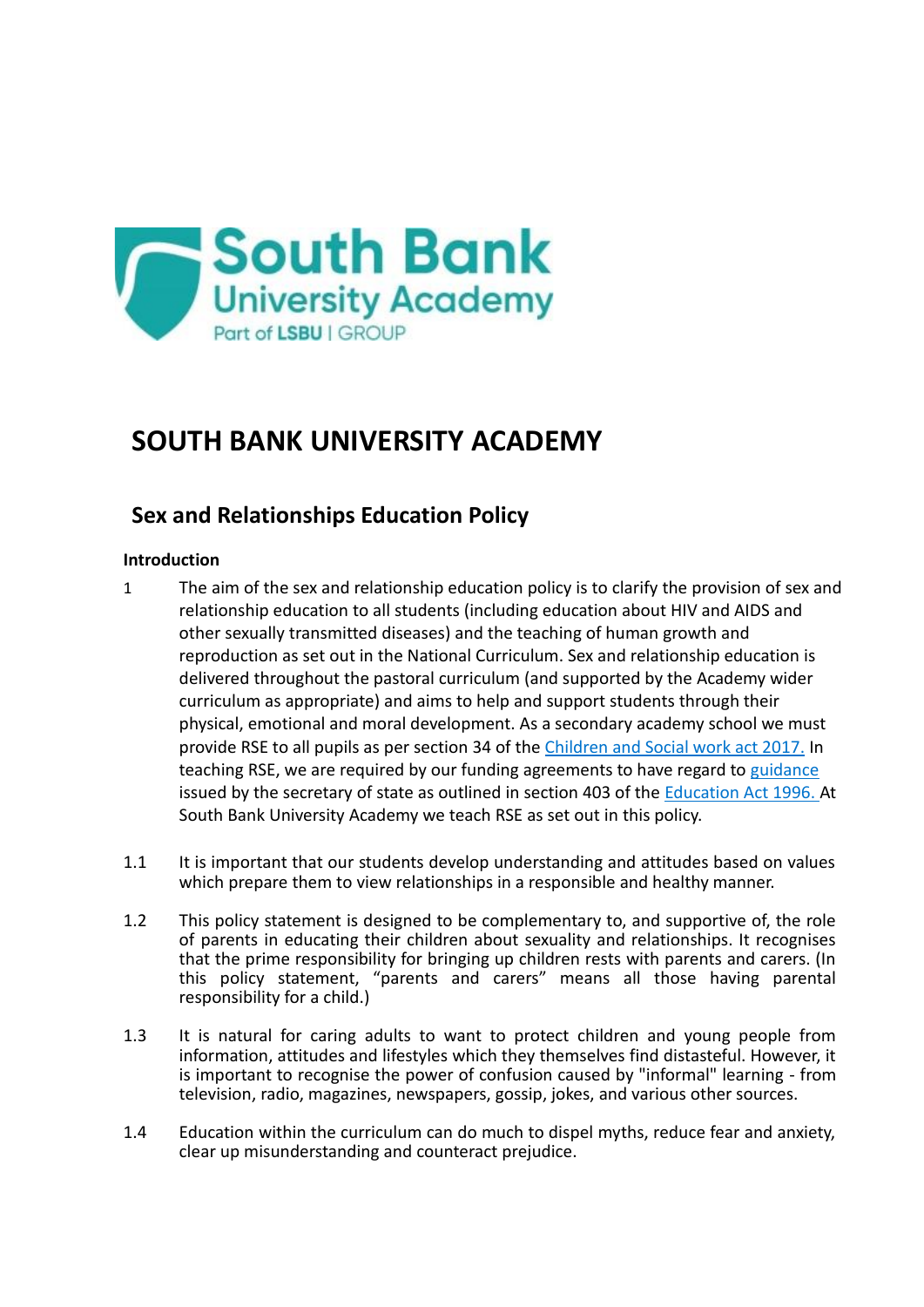- 1.5 A Department of Health publication, "The Health of the Nation", recognises that sex education is a vital element in promoting sexual well-being and in reducing the rates of unwanted pregnancy and sexually transmitted diseases and control of HIV and AIDS. However, we need to recognise that some authorities, such as the Family Education Trust, believe that sex education may actually promote sexual experimentation. Account has been taken of both views in what follows.
- 1.6 Sex education will be part of the curriculum but will not be taken out of context or overemphasised in any way. Sex education is not intended to encourage unlawful sexual activity.

# 1.7 **The policy is based on the principles that sex education:**

- I. is an integral part of the learning process, beginning in childhood and continuing into adult life;
- II. should be provided for all children and young people including those with physical, learning or emotional difficulties;
- III. should encourage consideration of values, moral issues, sexuality, personal relationships and the development of communication and decision-making skills; and
- IV. should foster self-esteem, self-awareness, the skills to avoid and resist unwanted sexual experiences and a sense of moral responsibility.

# **2 Statutory Duty of Schools**

- 2.1 The Governing Body is required to have a written statement of the policy available to parents and carers. The statement must be drawn up in consultation with the Principal. The Principal must ensure that any sex education is provided in a way that ensures students are taught using age appropriate material, which take the cultural background of all students into consideration.
- 2.2 Students should be taught about the nature and importance of marriage for family life and bringing up children. The Academy also recognises that there are strong and mutually supportive relationships outside marriage. Therefore students will learn the significance of marriage and stable relationships as key building blocks of community and society. Care will be taken to ensure that there is no stigmatisation of students based on their home circumstances.
- 2.3 Parents and carers have the right to withdraw their children from all or part of any sex education provided, but not from teaching the biological aspects of human growth and reproduction necessary under National Curriculum Science.
- 2.4 The views of parents and carers need to be borne in mind when developing a sex and relationship education policy, and parents and carers are invited to comment on the extent to which this policy reflects their wishes and the culture of the community served by the Academy.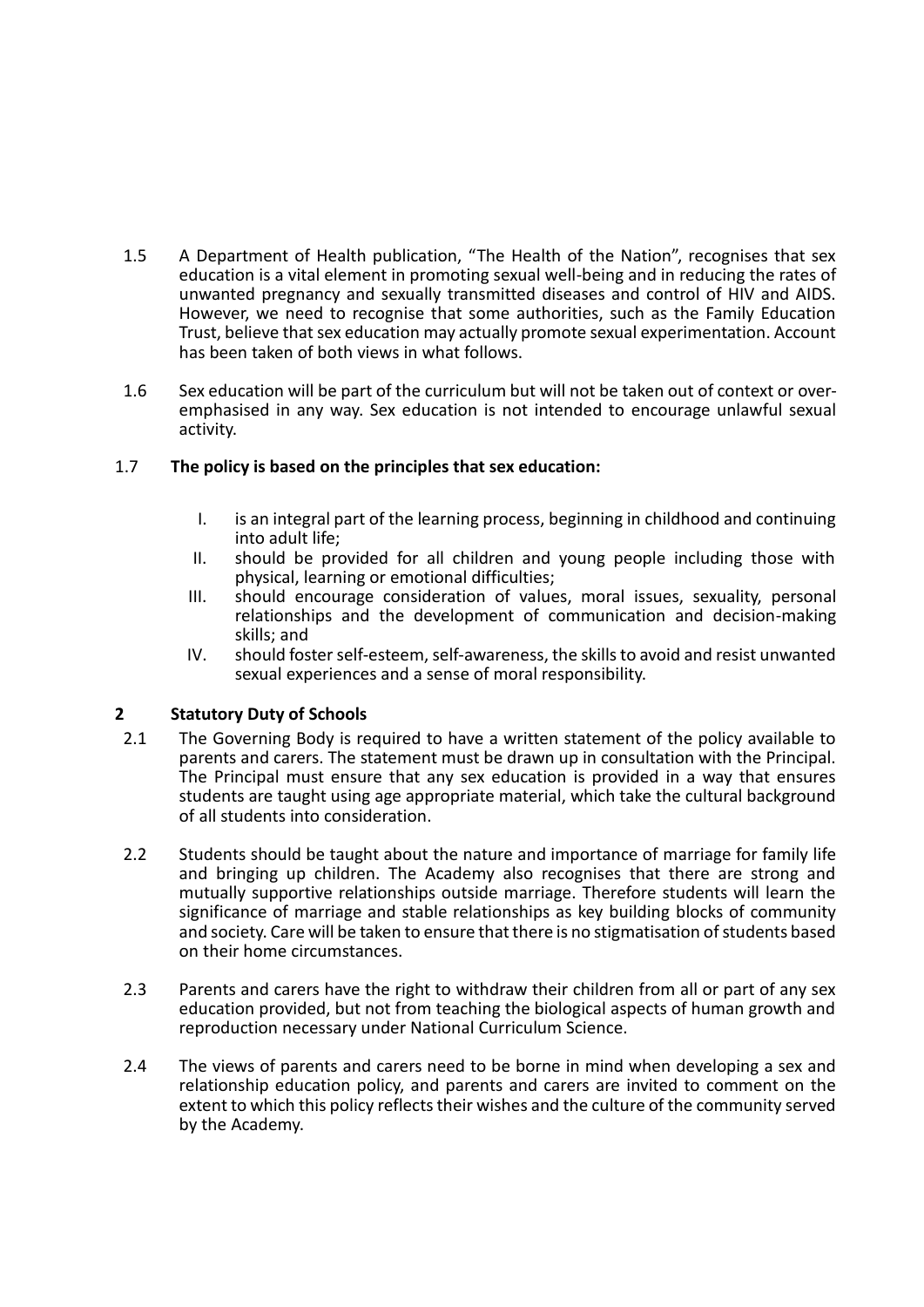Parents and carers need to be reassured that the personal beliefs and attitudes of teachers will not influence the teaching of relationship and sex education.

# **3 The Academy's Sex and Relationship Education Programme**

### **Aim**

3.1 The Academy's sex and relationship education programme aims to support the personal and social development of all students, ensuring that they have the ability to accept their own and others' sexuality, to express their sexuality in positive ways and to enjoy relationships based on mutual respect and responsibility, free from any abuse.

### **Implementation**

- 3.2 The Relation, Sex education programme will teach about relationships, love and care and the responsibilities of parenthood as well as sex. Young people need a clear understanding of the arguments for delaying sexual activity and resisting pressure. It may be necessary to link sex and relationship education with issues of peer pressure and other risk-taking behaviour, such as drugs, smoking and alcohol, and ensure that young people understand how the law applies to sexual relationships.
- 3.3 Teachers have a responsibility to ensure the safety and welfare of students and because teachers therefore act in loco parentis, parents and carers need to be reassured that the personal beliefs and attitudes of teachers will not influence the teaching of sex and relationship education within the curriculum.
- 3.4 Students will also learn the importance of building their own confidence and selfesteem, and taking responsibility for themselves and their own actions. Strengthening students' confidence and self-esteem is essential to an effective health education programme. If students feel positive and good about themselves, they are more likely to take care of themselves, think positively of other people, and therefore develop nonexploitative, caring relationships. They are also less likely to be exploited by others.
- 3.5 Students need to be taught to behave responsibly towards sex and relationship issues and be able to make informed decisions. Students may be consulted on this sex and relationship education policy.

# **Objectives**

- 3.6 The objectives of the Academy's sex and relationship education programme are:
	- I. to explore what students know, understand, think and feel and to identify their needs
	- II. to encourage unembarrassed acceptance of sexuality by using appropriate words for all parts of the body and encouraging positive attitudes to all bodily functions
	- III. to create an atmosphere where questions and discussion on sexual matters can take place without embarrassment
	- IV. to counteract misleading myths and folklore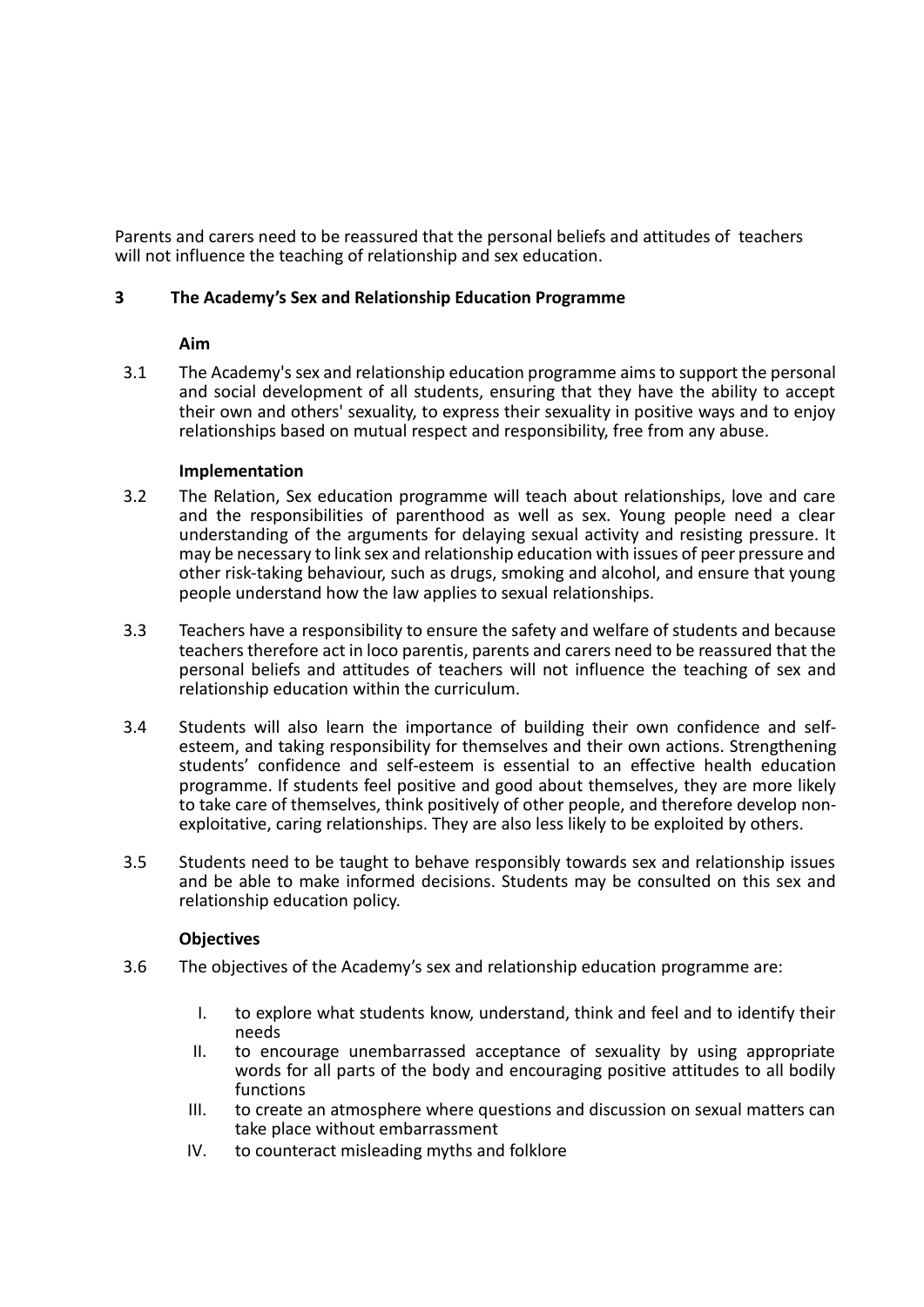- V. to provide constant reassurance that change is part of the life cycle and to give help in adjusting to such change
- VI. to enable students to accept variation in rates of growth and development (physical, emotional, social) and in ages when puberty or social activities develop
- VII. to learn to respect each other as individuals, and to encourage boys and girls to understand and honour one another
- VIII. establish the concept of healthy self-esteem as the foundation for every positive relationship;
- IX. to recognise and promote the value of loving and caring relationships and the place of intimacy within them
- X. to appreciate the value of family life, the implications of parenthood and the needs of the very young
- XI. to understand and respect cultural and religious influences on individual sexuality
- XII. to help children know their rights and responsibilities
- XIII. to promote personal safety and self esteem so that young people are able to resist unwanted touch or advances and can communicate about such matters and seek advice
- XIV. to develop growing understanding of risk and safety and the motivation and skills to keep themselves safe
- XV. to be aware of sources of help and to acquire the skills and confidence to use them; and
- XVI. to be aware of the law on sexual behaviour.

# **Learning and Teaching**

- 3.7 In order to help students make informed choices, establish a healthy lifestyle and build up a system of values, the teaching methods used are as important as the content of the lesson. The participation of students in lessons is essential in order to encourage them to learn from others and to help them to use appropriate language in ways which are understood by others. This requires the use of a balanced range of teaching methods.
- 3.8 Sex education will be carried out in a variety of different ways and by different specialists as well as teachers:
	- I. Relationship, Sex education will be integrated and taught into relevant areas of the Academy curriculum /pastoral curriculum and by Academy teaching staff / **Tutors**
	- II. Academy Nurse and NHS Outreach programmes
	- III. By reference to sexuality in curriculum areas other than PSHE
	- IV. The Academy will to engage with a range of skilled professionals and specialist organisations to widen the expertise available.
- 3.9 Certain lessons are mandatory under the National Curriculum in Science and are excluded from the right of parents and carers to withdraw their children. Such lessons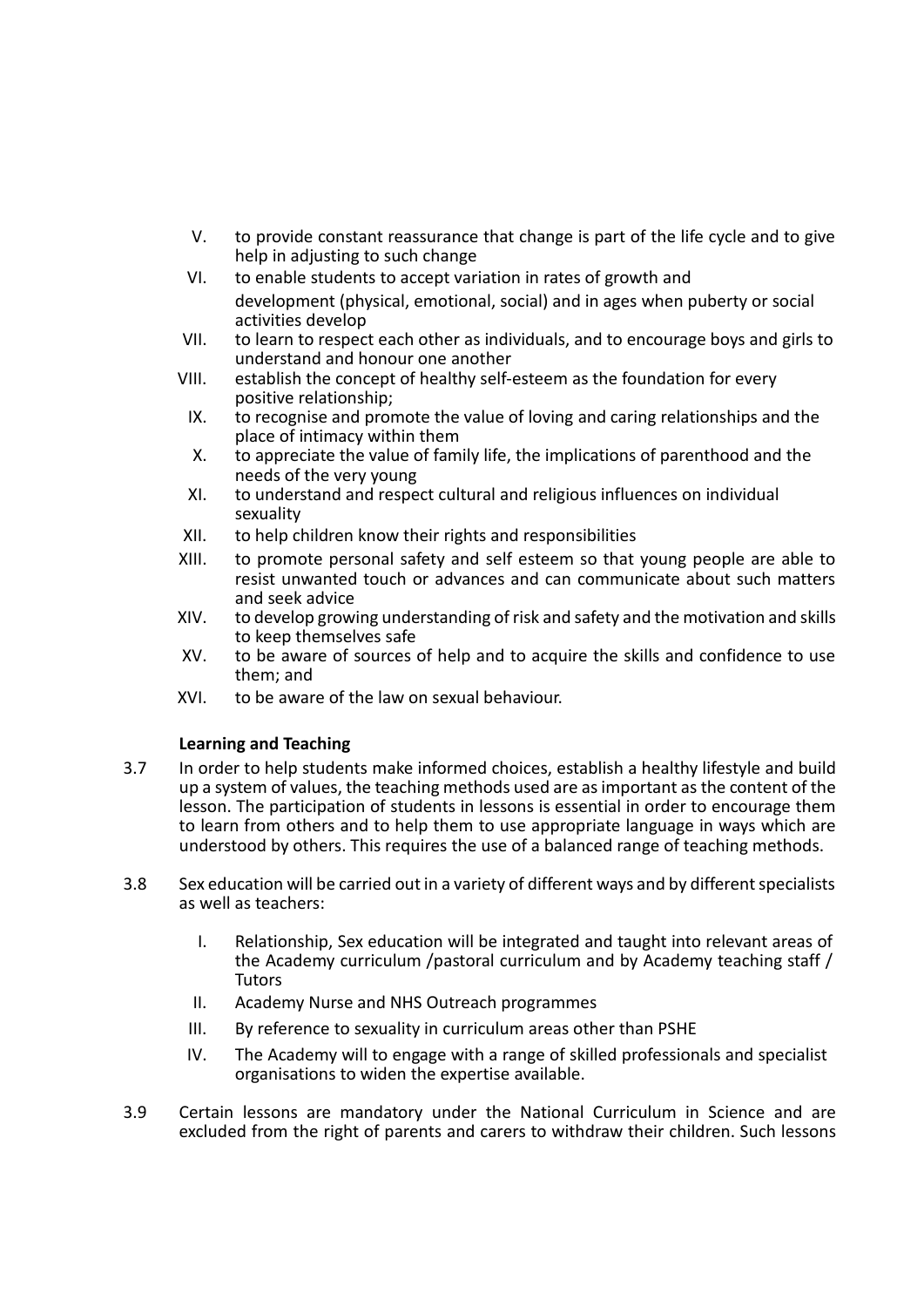will not include material on HIV/AIDS, and other sexually transmitted diseases, or any aspect, other than biological aspects, of human sexual behaviour.

- 3.10 The programme of study for sex education will demonstrate:
	- *i Progression -* This extends from Key Stage 3 to Key Stage 4 with language, concepts and content increasing in depth and complexity as the students mature physically, intellectually, emotionally and socially.
	- *ii Relevance and differentiation -* Teachers come to know the levels of development of their students; they are able to draw out existing knowledge and needs and to build on them appropriately.
	- *iii Integration*  Sex education will be integrated into a programme of Personal, Social and Health Education and into other relevant areas of the Academy curriculum.
- 3.11 Sex education will not be isolated, taken out of context or over-emphasised in any way.

# **The hidden curriculum**

3.12 A sex education programme is not just what is "taught" in the classroom. Young people learn much from the overall ethos of the Academy - from the attitudes of staff and relationship students form. It is important that all staff, whether directly involved in the programme or not, discuss the Academy's approach to sex education in the broad sense. With increased understanding and support, most teachers will feel able to make some positive contribution to the "whole" curriculum.

# **Continuity**

3.13 The programme and policy is co-ordinated by The PSHE and RSE Coordinator alongside the Assistant Vice Principal. Continuity within the Academy is achieved by co-operation between the Assistant Vice Principal and the Year teams within the framework of a coordinated progressive curriculum which begins in Year 7 and extends through to Year 11.

# **4 Pastoral Support**

- 4.1 Sexuality is an important part of living and learning but it may present some individuals with worries and tension at certain times in their lives.
- 4.2 The quality of support available for individual students worried or disturbed by some aspect(s) of their development, relationships or environment is of prime importance. The Academy communities and pastoral team (Tutors) will be available to allow students to communicate on a daily basis.
- 4.3 Care must be taken, however, in counselling and advice to individual students, particularly with regard to their sexual behaviour, and must not trespass on the proper exercise of parental rights and responsibilities. All situations will require skilled judgement to know when to counsel and when - and how - to refer for specialist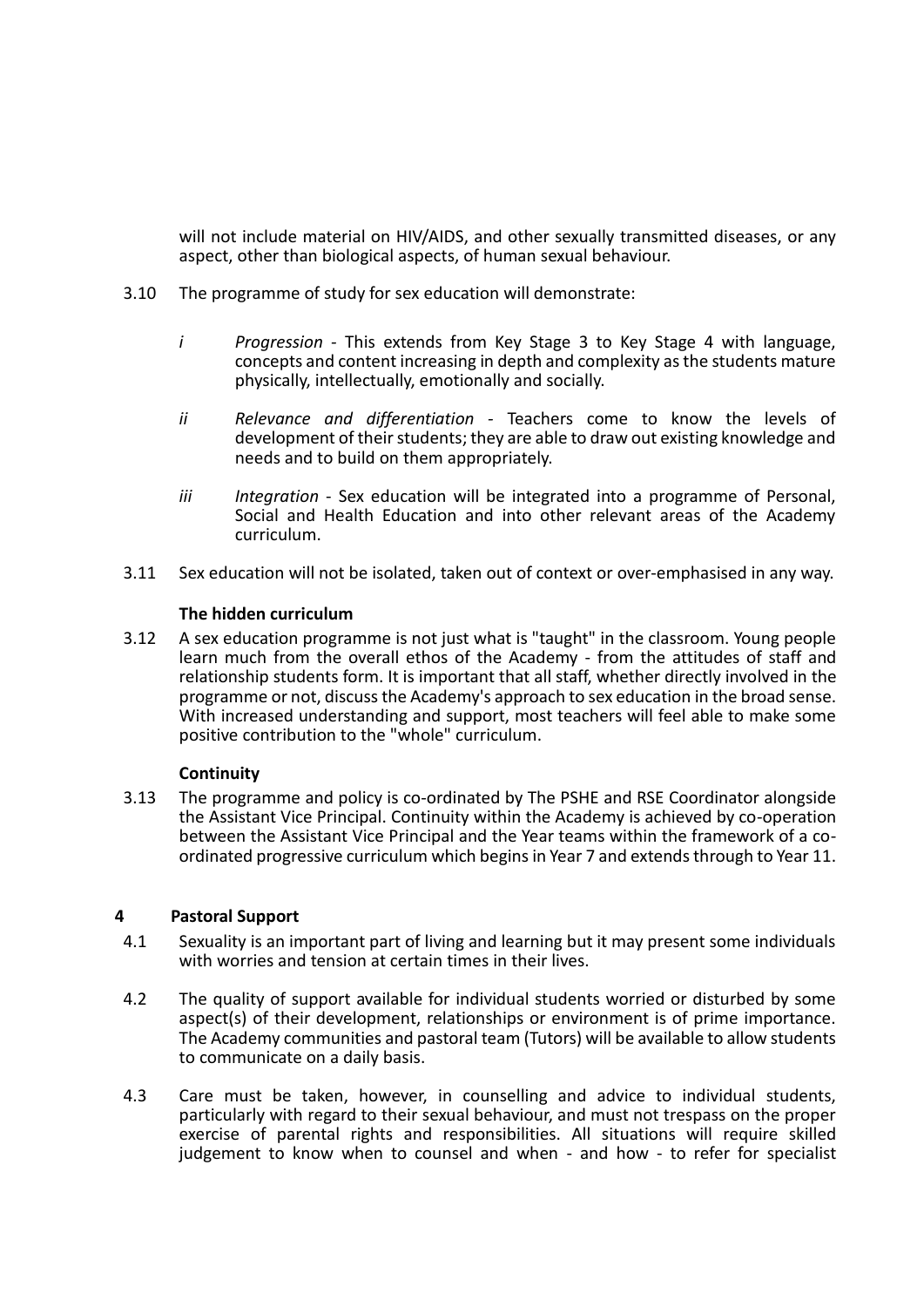counselling and support. All members of teaching staff will receive adequate training in this matter.

# **5 Morals and Morality**

5.1 Morals and morality are essential dimensions of sexuality and relationships. The programme will respect individual differences - inspired by cultural, religious, ethnic and family backgrounds - and it will endeavour to promote those values of respect and dignity for human life which are common to all faiths and societies.

# **6 Relationships**

6.1 Relationships have an important part to play in sex education. Friendship, making relationships and valuing friendship will be topics in the early part of the programme. Choosing a partner, assessing personal qualities, considerations before marriage, together with relationships within the family, will be considered together with roles, avoidance of stereotyping and acknowledging different attitudes and influences.

# **7 Contraception**

- 7.1 Teachers may not give personal, individual advice on contraception to those under 16 years for whom sexual intercourse is unlawful. Teachers must advise students to seek advice from parents and carers, general practitioners or the NHS Sexual Health Outreach Nurse.
- 7.2 External agencies such as the Brooke offer help, advice and information with regards to different types of contraceptive methods.
- 7.3 Different types of contraceptive methods will be dealt with together with information about agencies offering help and advice.

# **8 Abortion**

8.1 It is accepted that abortion is an emotive issue and that any teaching must present a balanced view which respects a range of religious beliefs and which takes into account the law relating to abortion. It provides an opportunity to distinguish between fact and fiction and values clarification (e.g. in what circumstances, if any, abortion is a positive choice).

# **9 Aspects of sexual behaviour raised outside the sex education programme**

- 9.1 The teaching of apparently unrelated topics may occasionally lead to a discussion of aspects of sexual behaviour. Provided that such a discussion is relatively limited and set within the context of the other subject concerned, it will not necessarily form part of the Academy sex education programme.
- 9.2 In such cases, particularly since they may involve students whose parents and carers have withdrawn them from sex education as such, teachers will need to balance the need to give proper attention to relevant issues with the need to respect students' and parents'/carers' views and sensibilities.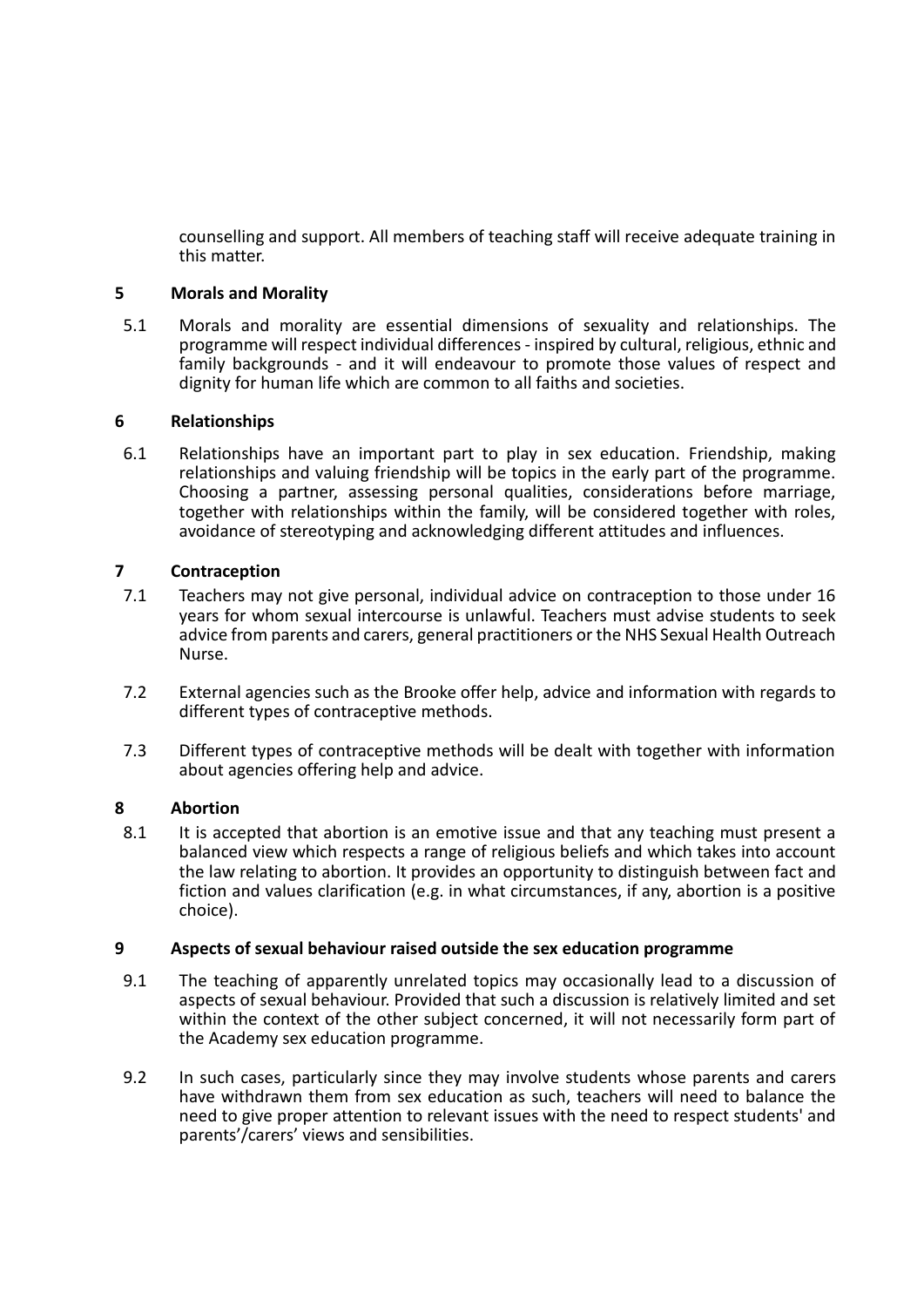9.3 The Governing Body expects that teachers will draw upon their professional judgement and common sense to deal effectively with such occurrences and that they will be conversant with this policy document and act accordingly.

# **10 HIV/AIDS/Sexually Transmitted Diseases**

- 10.1 The publicity in public health campaigns and strong media attention have put AIDS into the language of even very young children.
- 10.2 Students in all age groups need to know the difference between HIV and AIDS, modes of transmission, basic hygiene and risky behaviours (for young children, for example, picking up discarded needles or any skin piercing, for older students sharing needles and specific sexual behaviour).
- 10.3 All need to learn that there are no risky groups, only risky behaviours, and that there is no danger from persons with AIDS in any normal social contact.
- 10.4 Although HIV/AIDS have received the majority of publicity in recent years, young adults need to know that there are other sexually transmitted diseases.

#### **11 Homosexuality**

11.1 The Governing Body recognises the need to address the issue of homosexuality and the need to provide education related to the spread of HIV/AIDS which will, of necessity, include reference to homosexuals and bisexuals. Objective discussion of homosexuality may take place in the classroom.

#### **12 Sexuality and physical development**

12.1 The awareness of self and physical changes that occur are important in sex education, including development and puberty (physical/mental and social development) and acceptance of the nature of the sexuality in others, together with the pressures imposed by such as peers and the media.

#### **13 Sensitive issues**

13.1 Avoiding sensitive or controversial issues does not make them go away and leaves children and young people confused and at risk. All official documentation is in favour of the discussion of topics such as contraception, Female Genital Mutilation (FGM), forced marriage, abortion, homosexuality, HIV/AIDS and other sexually transmitted diseases.

#### **14 Visiting speakers**

14.1 Visiting speakers may be used to help enhance the sex education programme. Where they are used, they will be required to conform to this policy statement. Health professionals are bound by their professional codes of conduct in a one-to-one situation with individual students but, in a classroom situation, they should follow the Academy's Confidentiality Policy.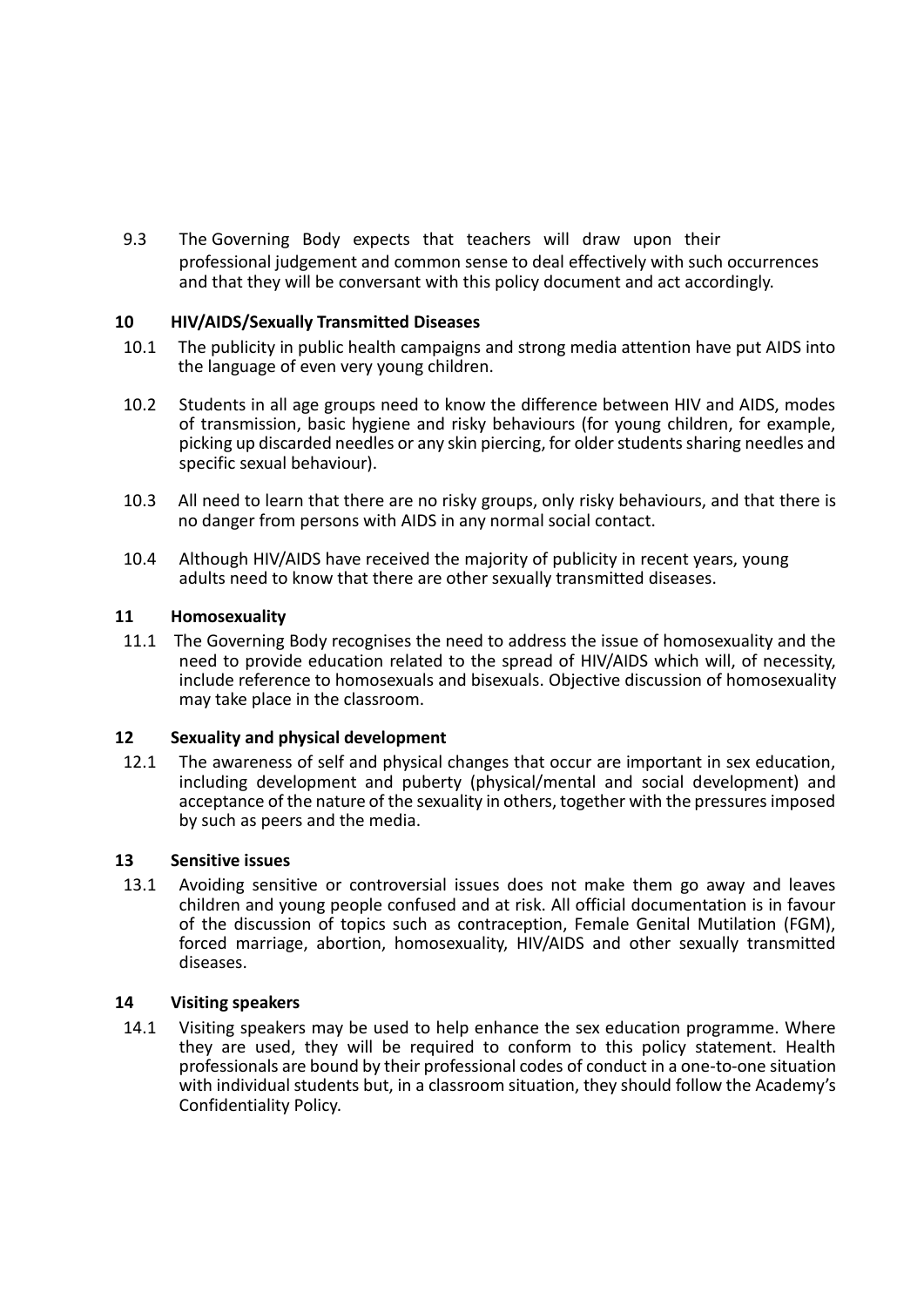# **15 Working with Parents and Carers**

- 15.1 Parents and carers of all students, including those over 16 who wish their children to be withdrawn from sex education lessons should submit a request to the Principal. Parents and carers may be invited to indicate their reasons for withdrawal.
- 15.2 Parents and carers have the opportunity to view materials relating to sex education.
- 15.3 Parental complaints should be directed to the Principal who may wish to involve Governors in proceedings.

# **16 Confidentiality Policy**

- 16.1 All teachers are required to adhere to the Academy's policy on confidentiality between themselves and students as set out within this section.
- 16.2 Students should be reassured that their best interests will be maintained. However, teachers cannot offer or guarantee absolute confidentiality. If confidentiality has to be broken, the student should be informed first and then supported, as appropriate.
- 16.3 It is only in the most exceptional circumstances that the Academy should be in the position of having to handle information without parental knowledge. Where younger children are involved this will be grounds for serious concern and child protection issues will need to be addressed.
- 16.4 Students should be encouraged to talk to their parents and carers and given support to do so. If there is evidence of abuse, the Academy's child protection procedure should be adhered to, ensuring that students are informed of sources of confidential help. For example, the Academy nurse, counsellor, GP or local young person's advice service.

# **17 Policy Monitoring, Evaluation and Review**

- 17.1 The Governing Body will review this policy at least every two years and assess its implementation and effectiveness. The Governing Body will make additions, deletions and amendments in light of both national and local developments. The policy will be promoted and implemented throughout the Academy. The executive principal will work with the Principal to monitor the effectiveness of the policy and ensure compliance with updated guidance.
- 17.2 The Governing body will ensure that appropriate training on all aspects of Relationship and Sex teaching is provided to both new and existing staff to ensure implementation of the policy.
- 17.3 Teachers, Tutors, Leaders of Learning and the Vice Principal will report all requested withdrawals and variations in implementation of the policy to the Principal as appropriate.